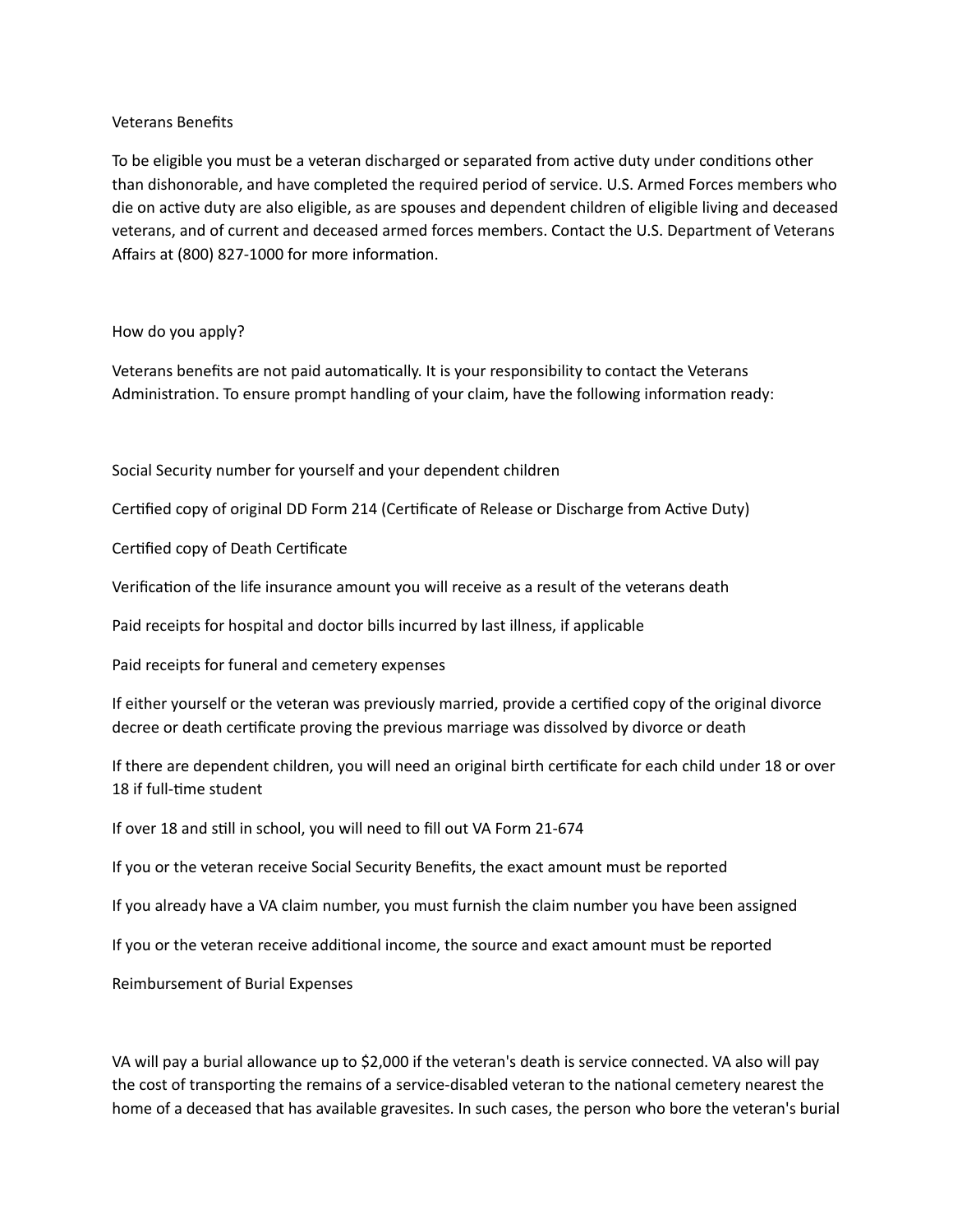expenses may claim reimbursement from VA. VA will pay a \$300 burial and funeral expense allowance for veterans who, at time of death, were entitled to receive pension or compensation or would have been entitled to compensation but for receipt of military retirement pay. Eligibility also is established when death occurs in a VA facility or a nursing home with which VA contracted. Additional costs of transportation of the remains may be reimbursed. There is no time limit for filing reimbursement claims of service-connected deaths. In other deaths, claims must be filed within two years after permanent burial or cremation.

VA will pay a \$300 plot allowance when the veteran is not buried in a cemetery that is under U.S. Government jurisdiction if the veteran is discharged from active duty because of disability incurred or aggravated in line of duty, if the veteran was in receipt of compensation or pension or would have been in receipt of compensation but for receipt of military retired pay, or if the veteran died while hospitalized by VA. The plot allowance is not payable solely on wartime service.

If the veteran is buried without charge for the cost of a plot or interment in a state-owned cemetery reserved solely for veteran burials, the \$300 plot allowance may be paid to the state. Burial expenses paid by the deceased's employer or a state agency will not be reimbursed.

## **Burial Flags**

VA provides an American flag to drape the casket of a veteran and to a person entitled to retired military pay. After the funeral service, the flag may be given to the next of kin or a close associate. VA also will issue a flag on behalf of a service member who was missing in action and later presumed dead. Flags are issued at VA regional offices, national cemeteries, and post offices.

flag.jpg

# Burial in National Cemeteries VA Cemeteries

Burial benefits in a VA national cemetery include the gravesite, opening and closing of the grave, and perpetual care. Many national cemeteries have columbaria for the inurnment of cremated remains or special gravesites for the burial of cremated remains. Headstones and markers and their placement are provided at the government's expense.

Veterans and armed forces members who die on active duty are eligible for burial in one of VA's 114 national cemeteries. An eligible veteran must have been discharged or separated from active duty under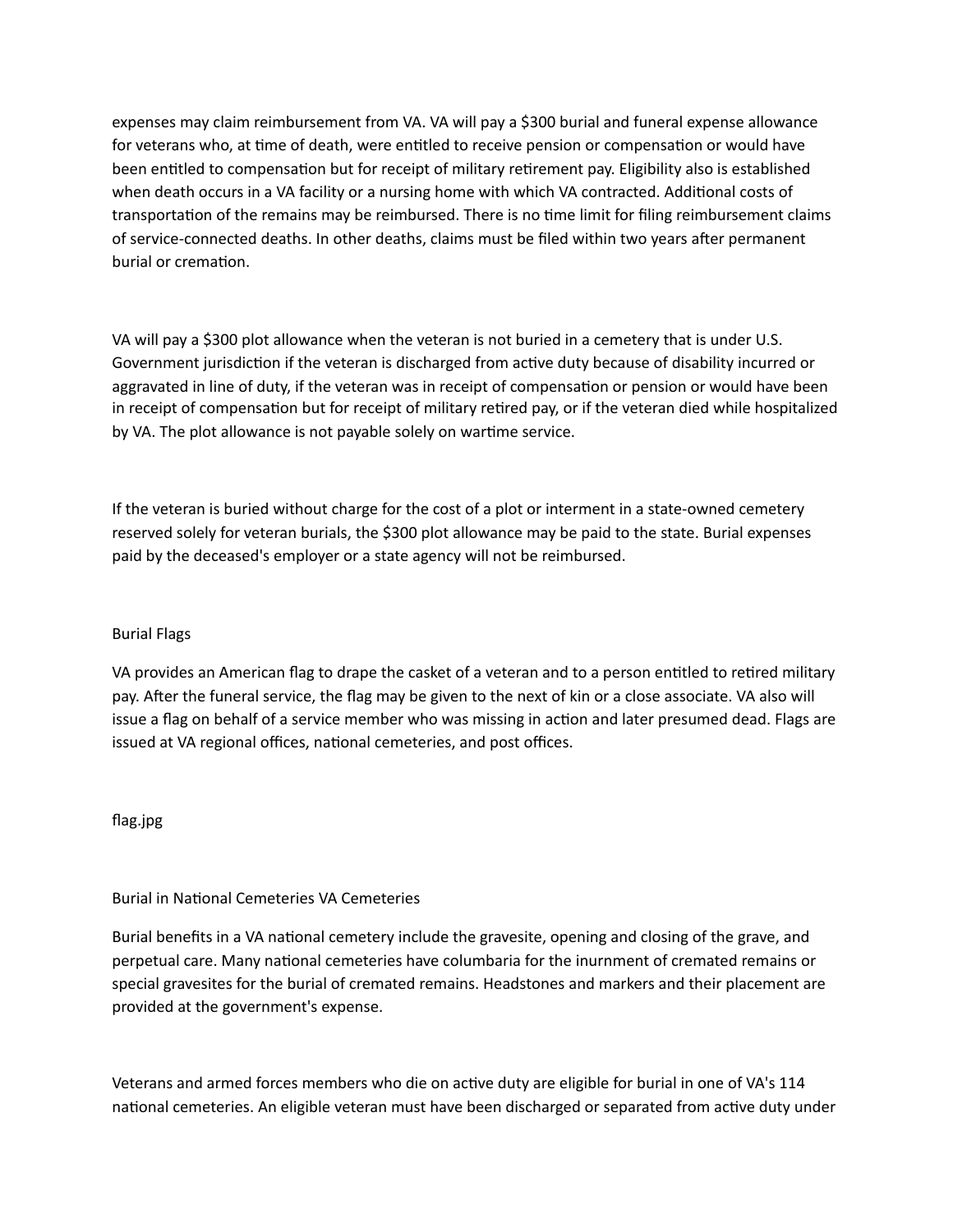honorable or general conditions and have completed the required period of service. Persons entitled to retired pay as a result of 20 years creditable service with a reserve component are eligible. A U.S. citizen who served in the armed forces of a government allied with the United States in a war also may be eligible.

Spouses and minor children of eligible veterans and of armed forces members also may be buried in a national cemetery. A surviving spouse of an eligible veteran who married a non-veteran, and whose remarriage was terminated by death or divorce, is eligible for burial in a national cemetery.

Gravesites in national cemeteries cannot be reserved. Funeral directors or others making burial arrangements must apply at the time of death. Reservations made under previous programs are honored. The National Cemetery System normally does not conduct burials on weekends. A weekend caller, however, will be directed to on of three strategically located VA cemetery offices that remain open during weekends to schedule burials at the cemetery of the caller's choice during the following week.

### Headstones and Markers

VA provides headstones and markers for the unmarked graves of veterans anywhere in the world and for eligible dependents of veterans buried in national, state veteran or military cemeteries.

Flat bronze, flat granite, flat marble, upright granite and upright marble types are available to mark the grave in a style consistent with the place of burial. Niche markers also are available to mark columbaria used for inurnment of cremated remains.

Headstones and markers are inscribed with the name of the deceased, the years of birth and death, and branch of service. Optional items that also may be inscribed at VA expense are: military grade, rank or rate; war service such as World War II; months and days of birth and death; an emblem reflecting one's beliefs; valor awards; and the Purple Heart. Additional items may be inscribed at private expense.

When burial is in a national, state veteran or military cemetery, the headstone or marker is ordered through the cemetery, which will place it on the grave. Information regarding style, inscription, shipping and placement can be obtained from the cemetery.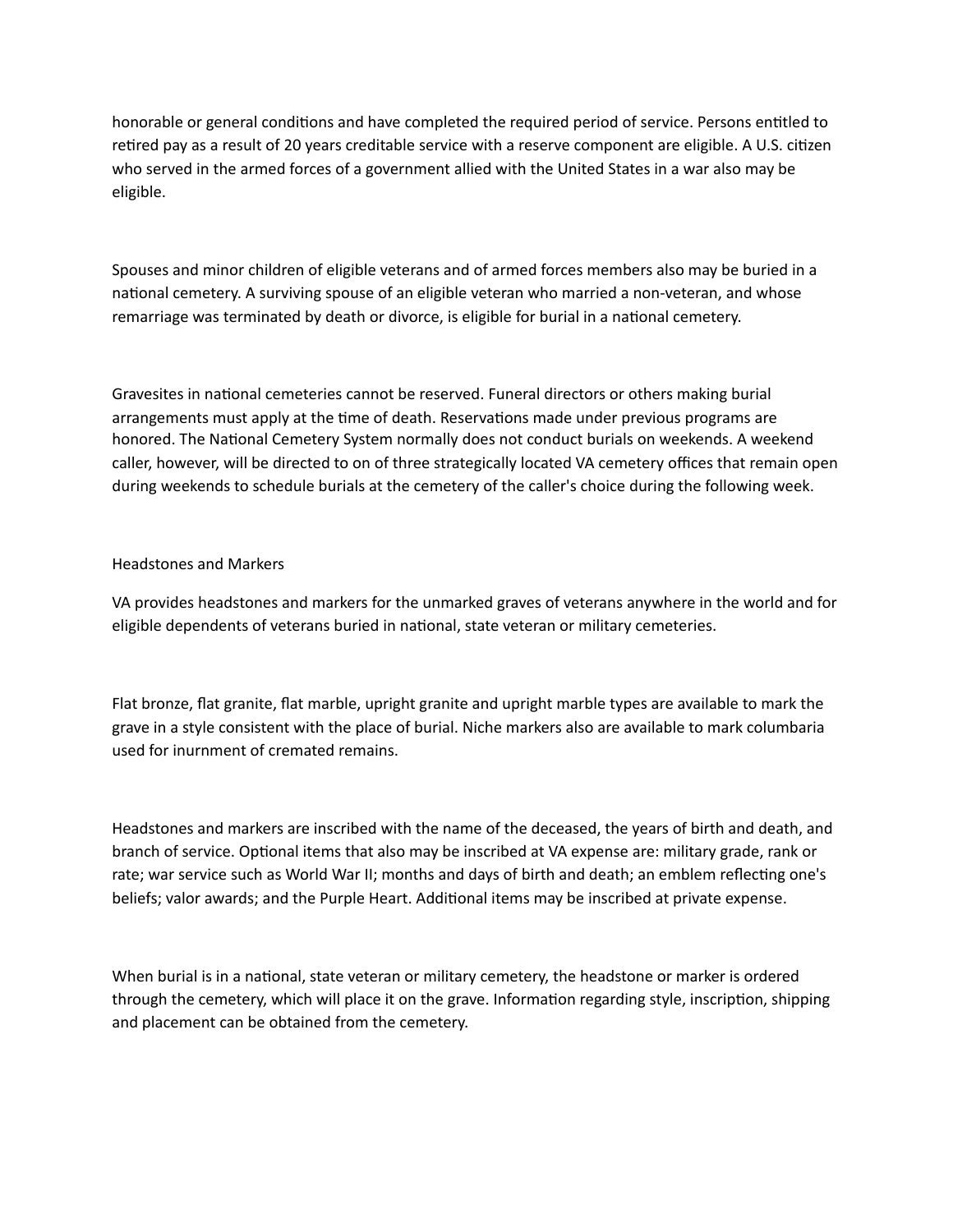When burial occurs in a cemetery other than a national cemetery or a state veterans cemetery, the headstone or marker must be applied for from VA. It is shipped at government expense to the consignee designated on the application. VA, however, does not pay the cost of placing the headstone or marker on the grave.

To apply, you must complete VA form 40-1330. Be sure to include telephone numbers and signatures. Use the information on the DD-214 and other supporting documents to help you fill out the application as completely as possible. Forms and assistance are available at VA regional offices.

To apply, mail your application to the Quantico, Virginia, mailing address. You may use either the US Postal Service, or one of the mail delivery services commercially available. Our address is:

Memorial Programs Service (41A1)

Department of Veterans Affairs

5109 Russell Road

Quantico, VA 22134-3903

For information regarding the status of an application, you may call the Director, Office of Memorial Programs (403B3) at 1-800-697-6947.

VA cannot issue a headstone or marker for a spouse or child buried in a private cemetery. Twenty year reservists without active duty service are eligible for a headstone or marker, if they are entitled to military retired pay at the time of death.

Headstones or Markers for Memorial Plots

To memorialize an eligible veteran whose remains are not available for burial, VA will provide a plot and headstone or marker in a national cemetery. The headstone or marker is the same as that used to identify a grave except that the mandatory phrase "In Memory of" precedes the authorized inscription. The headstone or marker is available to memorialize eligible veterans or deceased active-duty members whose remains were not recovered or identified, were buried at sea, donated to science, or cremated and scattered.